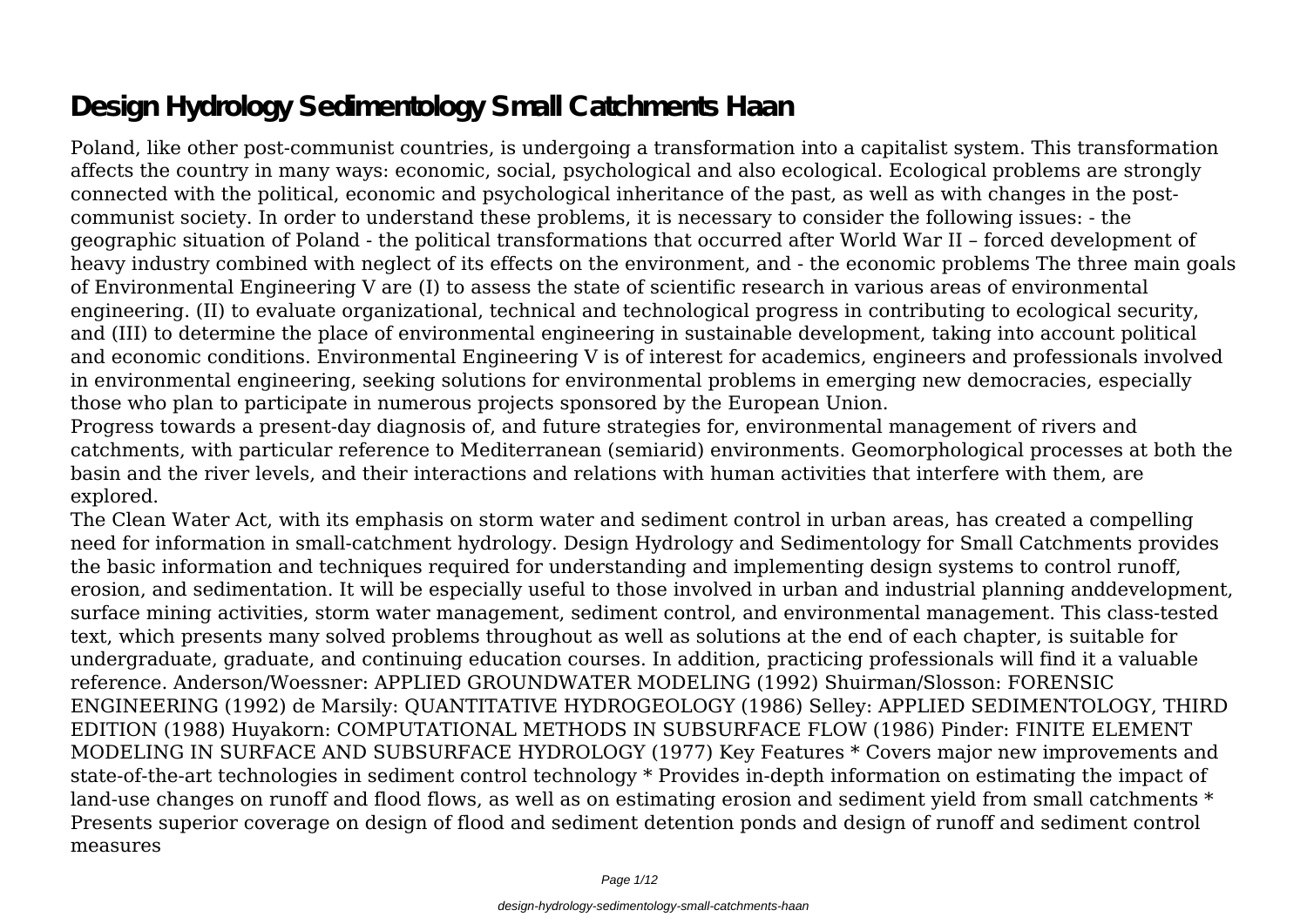This book explores state-of-art techniques based on open-source software and statistical programming and modelling in modern geospatial applications, specifically focusing on recent trends in data mining techniques and robust modelling in Geomorphological, Hydrological, Bio-physical and Social activities. The book is organized into physical, mountainous, coastal, riverine, forest, urban and biological activities, with each chapter providing a review of the current knowledge in the focus area, and evaluating where future efforts should be directed. The text compiles a collection of recent developments and rigorous applications of Geospatial computational intelligence (e.g., artificial neural network, spatial interpolation, physical and environmental modelling and machine learning algorithms etc) in geomorphic processes from a team of expert contributors. The authors address the wide range of challenges and uncertainties in the study of earth system dynamics due to climate change, and complex anthropogenic interferences where spatial modelling may be applied in the risk assessment of vulnerable geomorphological landscapes. The book will act as a guide to find recent advancements in geospatial artificial intelligence techniques and its application to natural and social hazards. This information will be helpful for students, researchers, policy makers, environmentalists, planners involved in natural hazard and disaster management, NGOs, and government organizations.

Rates, Trends, Causes, and Consequences of Urban Land-use Change in the United States

Watershed Hydrology

Encyclopedia of water Science

Recent Trends in River Corridor Management

Reservoir Siltation in Ethiopia

The Interactions between Sediments and Water

**An evolving, living organic/inorganic covering, soil is in dynamic equilibrium with the atmosphere above, the biosphere within, and the geology below. It acts as an anchor for roots, a purveyor of water and nutrients, a residence for a vast community of microorganisms and animals, a sanitizer of the environment, and a source of raw materials for co**

**Provides a unique and comprehensive assessment of soil erosion throughout Europe, an important aspect to control and manage if landscapes are to be sustained for the future. Written in two parts, Soil Erosion in Europe primarily focuses on current issues, area specific soil erosion rates, on and off-site impacts, government responses, soil conservation measures, and soil erosion risk maps. The first part overviews the erosion processes and the problems encountered within each European country, whilst the second section takes a cross-cutting theme approach. Based on an EU-funded project that has been running for four years with erosion scientists from 19 countries Reviews contemporary erosion processes and rates on arable and rangeland in Europe Looks at current issues, such as socio-economic drivers, controlling factors specific to the country and changes in land use Nutrient enrichment of water resources by inputs of nitrogen and phosphorus, which can lead to eutrophication is still a water quality problem in agriculturally dominated watersheds around the world. Internationally, wetlands both constructed and natural are increasingly being used to help reduce both point and non-point source nutrient and contaminant loss from agricultural practices. This publication contains papers presented at the international symposium on "Nutrient Management in Agricultural Watersheds: A Wetlands Solution," which was held during May, 2004 in Wexford, Ireland. The symposium was the result of an** Page 2/12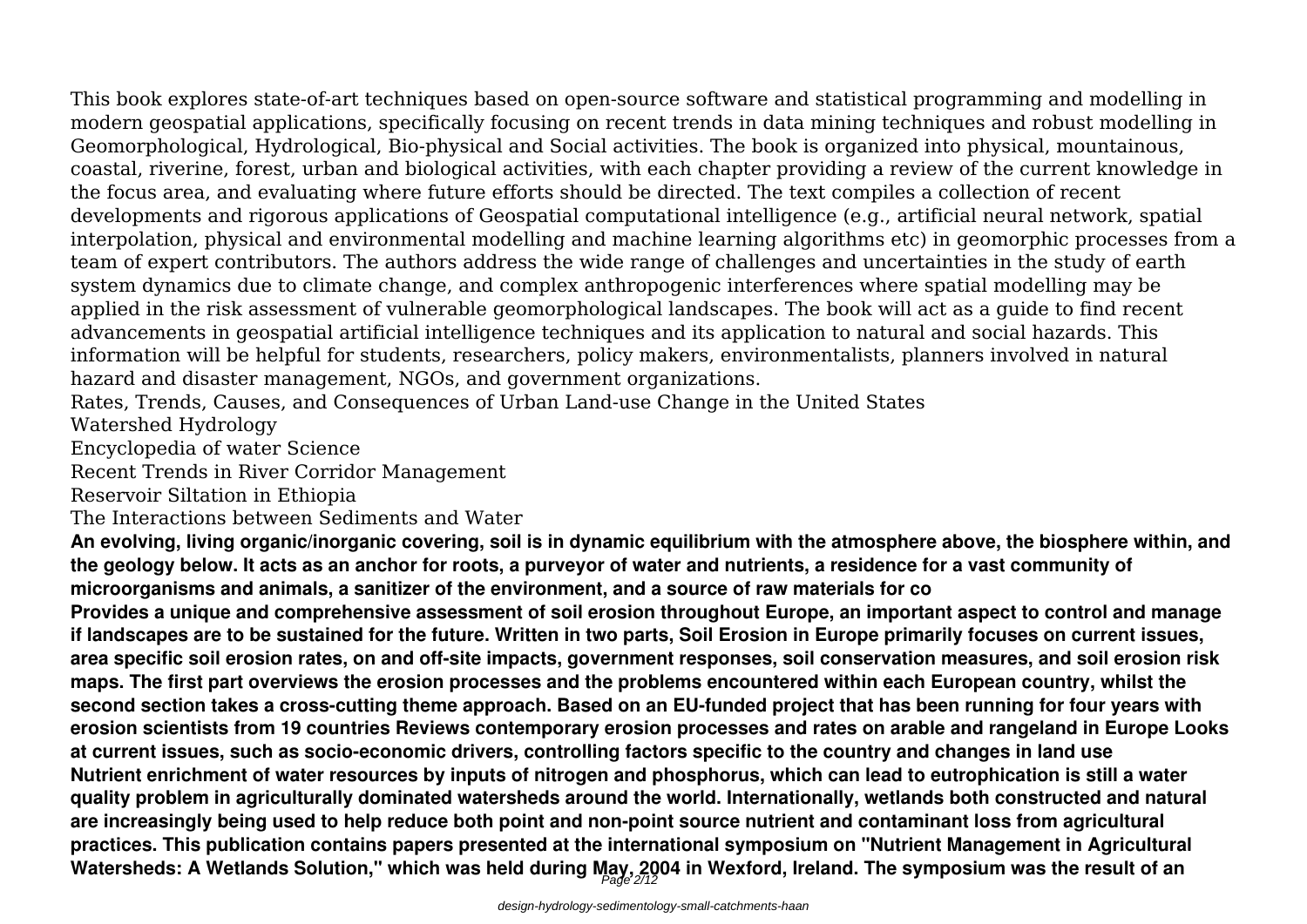**international collaboration between the Teagasc Research Centre, Johnstown Castle, Ireland, National Parks and Wildlife, Department of Environment, Heritage and Local Government, Ireland and the Soil and Water Science Department at the University of Florida, Gainesville, USA. These proceedings cover aspects of water quality within agricultural watersheds; management practices to mitigate contaminant and nutrient loss from agriculture; wetland biogeochemistry; wetland functions and values within agricultural dominated landscapes; case studies of wetlands used to retain nutrient and contaminant loss from agriculture; and finally some management and policy issues concerning wetlands are presented. This book provides a good interdisciplinary synthesis of international experiences both in Europe and the USA on the use of wetlands within agricultural watersheds. Ecologically-sensitive building and landscape design is a broad, intrinsically interdisciplinary field. Existing books independently cover narrow aspects of ecological design in depth (hydrology, ecosystems, soils, flora and fauna, etc.), but none of these books can boast of the integrated approach taken by this one. Drawing on the experience of the authors, this book begins to define explicit design methods for integrating consideration of ecosystem processes and services into every facet of land use design, management, and policy. The approach is to provide a prescriptive approach to ecosystem design based upon ecological engineering principles and practices. This book will include a novel collection of design methods for the non-built and built environments, linking landscape design explicitly to ecosystem services.**

**Anthropogeomorphology**

**Volumes 10 – 15** 

**Urban Hydrology, Hydraulics, and Stormwater Quality**

### **Engineering Applications and Computer Modeling**

#### **A Geospatial Technology Based Approach**

### **International Conference, GRMSE 2014, Ypsilanti, USA, October 3-5, 2014, Proceedings**

This volume constitutes the refereed proceedings of the Second International Conference on Geo-Informatics in Resource Management and Sustainable Ecosystem, GRMSE 2014, held in Ypsilanti, MI, China, in December 2014. The 73 papers presented were carefully reviewed and selected from 296 submissions. The papers are divided into topical sections on smart city in resource management and sustainable ecosystem; spatial data acquisition through RS and GIS in resource management and sustainable ecosystem; ecological and environmental data processing and management; advanced geospatial model and analysis for understanding ecological and environmental process; applications of geo-informatics in resource management and sustainable ecosystem.

Precipitation: Earth Surface Responses and Processes provides readers with a general and indispensable overview of processing rainfall processes through radar techniques, numerical models, geostatistical tools, photogrammetric methods, plots, indexes of connectivity or rainfall simulations. The handbook follows a clear and consistent format, and is structured as follows: Introduction (State-of-the-Art); Part 1. Rainfall and climate/atmosphere; Part 2. Models and applications; Part 3. Rainfall as a key actor playing the main role affecting different ecosystems. Part 3: Rainfall affecting the earth surface from different scales and landforms; Part 4: Rainfall and stormwater quality management in urban and rural areas. Precipitation is a key factor needed for understanding landscape evolution and ecosystem services. Knowing the main precipitation composition, mechanisms and processes allows for efficient land management plans and ecosystem restoration activities. However, precipitation shows different responses under specific environments depending on the climate (from the arid to the polar areas), parent material, scale (from the raindrops to catchment scale), intensity, landscape morphologies (soil sealing,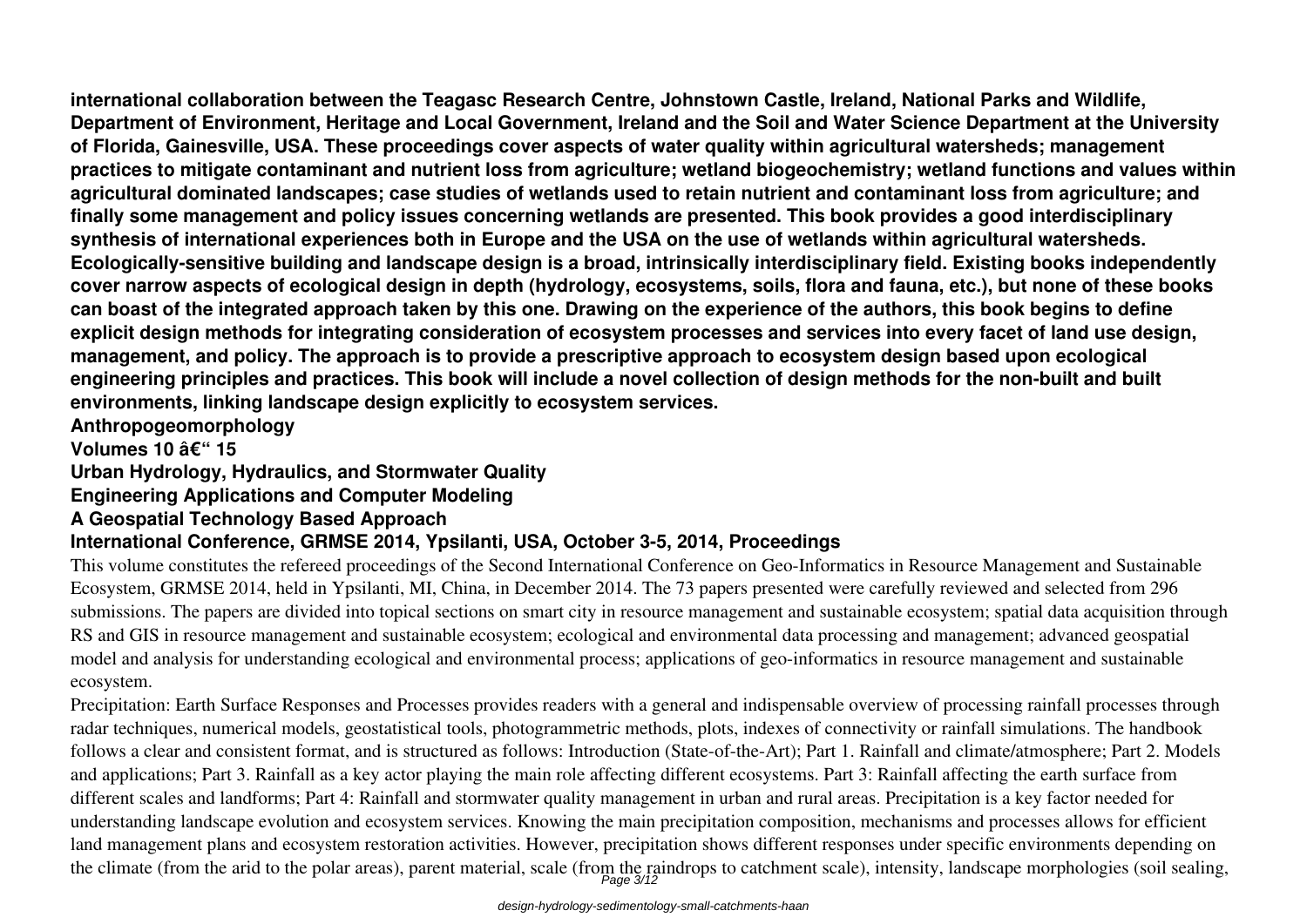rills, gullies or rivers) or human activities (agriculture or urban areas). Precipitation: Earth Surface Responses and Processes bring this information together and provides indispensable material in a holistic manner for students, scientists and lecturers from different environmental disciplines such as climatology, meteorology, geomorphology, hydrology, soil science, geography, engineering, or ecology. Includes observations on a range of earth surface processes, from climate to coastal marine ecosystems Presents key case studies in each chapter, enhancing the applicability of each chapter Introduces precipitation as a key factor to understand earth mechanisms and processes

This book presents a wide range of recent advances in hydraulics and water engineering. It contains four sections: hydraulics and open channel flow; hydrology, water resources management and hydroinformatics; maritime hydraulics; ecohydraulics and water quality management. World authorities such as Mike Abbot, I Nezu, A J Metha, M Garcia and P Y Julien have contributed to the book.

The Soil Conservation Service (SCS) curve number (CN) method is one of the most popular methods for computing the runoff volume from a rainstorm. It is popular because it is simple, easy to understand and apply, and stable, and accounts for most of the runoff producing watershed characteristics, such as soil type, land use, hydrologic condition, and antecedent moisture condition. The SCS-CN method was originally developed for its use on small agricultural watersheds and has since been extended and applied to rural, forest and urban watersheds. Since the inception of the method, it has been applied to a wide range of environments. In recent years, the method has received much attention in the hydrologic literature. The SCS-CN method was first published in 1956 in Section-4 of the National Engineering Handbook of Soil Conservation Service (now called the Natural Resources Conservation Service), U. S. Department of Agriculture. The publication has since been revised several times. However, the contents of the methodology have been nonetheless more or less the same. Being an agency methodology, the method has not passed through the process of a peer review and is, in general, accepted in the form it exists. Despite several limitations of the method and even questionable credibility at times, it has been in continuous use for the simple reason that it works fairly well at the field level.

Precipitation

Climate Change-Sensitive Water Resources Management

Gully Erosion Studies from India and Surrounding Regions

Proceedings of the 9th International Symposium on the Interactions between Sediments and Water, held 5–10 May 2002 in Banff, Alberta, Canada Principles of Soil Conservation and Management

Bridger-Teton National Forest (N.F.), Eagle Prospect Exploratory Wells

Open access to information of geographic places and spatial relationships provides an essential part of the analytical processing of spatial data. Access to connected geospatial programs allows for improvement in teaching and understanding science, technology, engineering, and mathematics. Emerging Trends in Open Source Geographic Information Systems provides emerging research on the applications of free and open software in geographic information systems in various fields of study. While highlighting topics such as data warehousing, hydrological modeling, and software packages, this publication explores the assessment and techniques of open software functionality and interfaces. This book is an important resource for professionals, researchers, academicians, and students seeking current research on the different types and uses of data and data analysis in geographic information systems.

Advances in Geosciences is the result of a concerted effort to bring together the latest results and planning activities related to earth and space science in Asia and the international arena. The volume editors are all leading scientists in their research fields covering six sections: Atmospheric Science

Page 4/12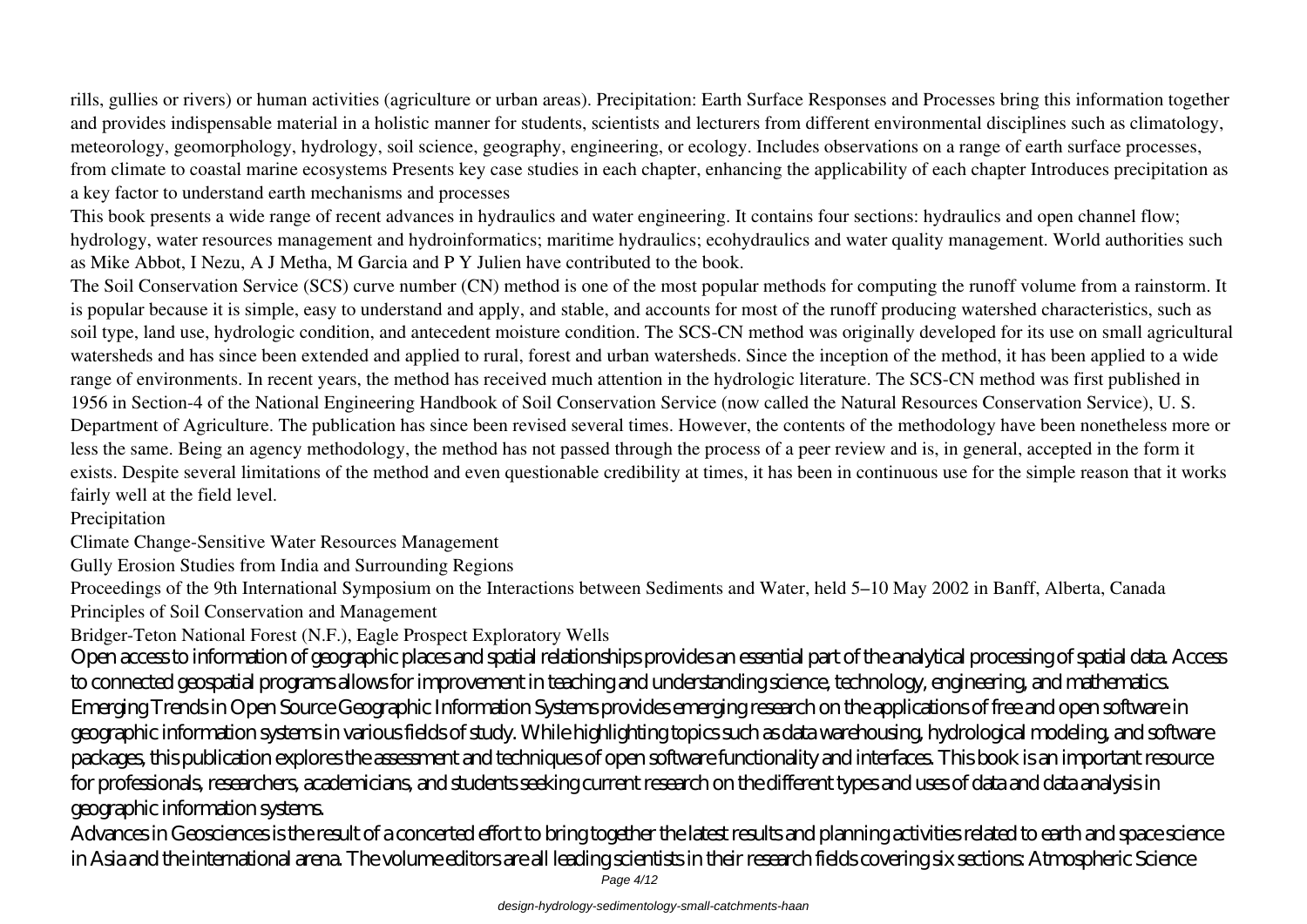(AS), Hydrological Science (HS), Ocean Science (OS), Solid Earth (SE), Solar Terrestrial (ST) and Planetary Science (PS). The main purpose is to highlight the scientific issues essential to the study of earthquakes, tsunamis, atmospheric dust storms, climate change, drought, flood, typhoons, monsoons, space weather, and planetary exploration.

"Principles of Soil Management and Conservation" comprehensively reviews the state-of-knowledge on soil erosion and management. It discusses in detail soil conservation topics in relation to soil productivity, environment quality, and agronomic production. It addresses the implications of soil erosion with emphasis on global hotspots and synthesizes available from developed and developing countries. It also critically reviews information on no-till management, organic farming, crop residue management for industrial uses, conservation buffers (e.g., grass buffers, agroforestry systems), and the problem of hypoxia in the Gulf of Mexico and in other regions. This book uniquely addresses the global issues including carbon sequestration, net emissions of CO2, and erosion as a sink or source of C under different scenarios of soil management. It also deliberates the implications of the projected global warming on soil erosion and vice versa. The concern about global food security in relation to soil erosion and strategies for confronting the remaining problems in soil management and conservation are specifically addressed. This volume is suitable for both undergraduate and graduate students interested in understanding the principles of soil conservation and management. The book is also useful for practitioners, extension agents, soil conservationists, and policymakers as an important reference material.

This book focuses on sediments as a pollutant in natural freshwater and marine habitats, and as a vector for the transfer of chemicals such as nutrients and contaminants. Sediment-water research is carried out all over the world within a variety of disciplines. The selected papers cover three main topics relating to assessment and/or restoration of disturbed watersheds, sediment-water linkages in terrestrial and aquatic environments and evaluation of sediment and ecological changes in marine and freshwater habitats. Innovative research in both developed and less developed countries is included. Both fundamental research, insight into applied research and system management are covered. The volume will also appeal to readers involved in sediment geochemistry and dynamics, aquatic habitats, water quality, aquatic ecology, river morphology, restoration techniques and catchment management.

Environmental Geology Workbook

Causes, Source Areas, and Management Options U.S. Geological Survey Professional Paper Select Proceedings of ICWEES-2016 Landscape Performance Select Proceedings of RCRM 2021

*This book will greatly benefit professionals and researchers involved in lake management, remediation, or investigation of lake systems, and can be used as is or integrated within graduate and advanced undergraduate courses in limnology.*

*As water quality becomes a leading concern for people and ecosystems worldwide, it must be properly assessed in order to protect water resources for current and future generations. Water*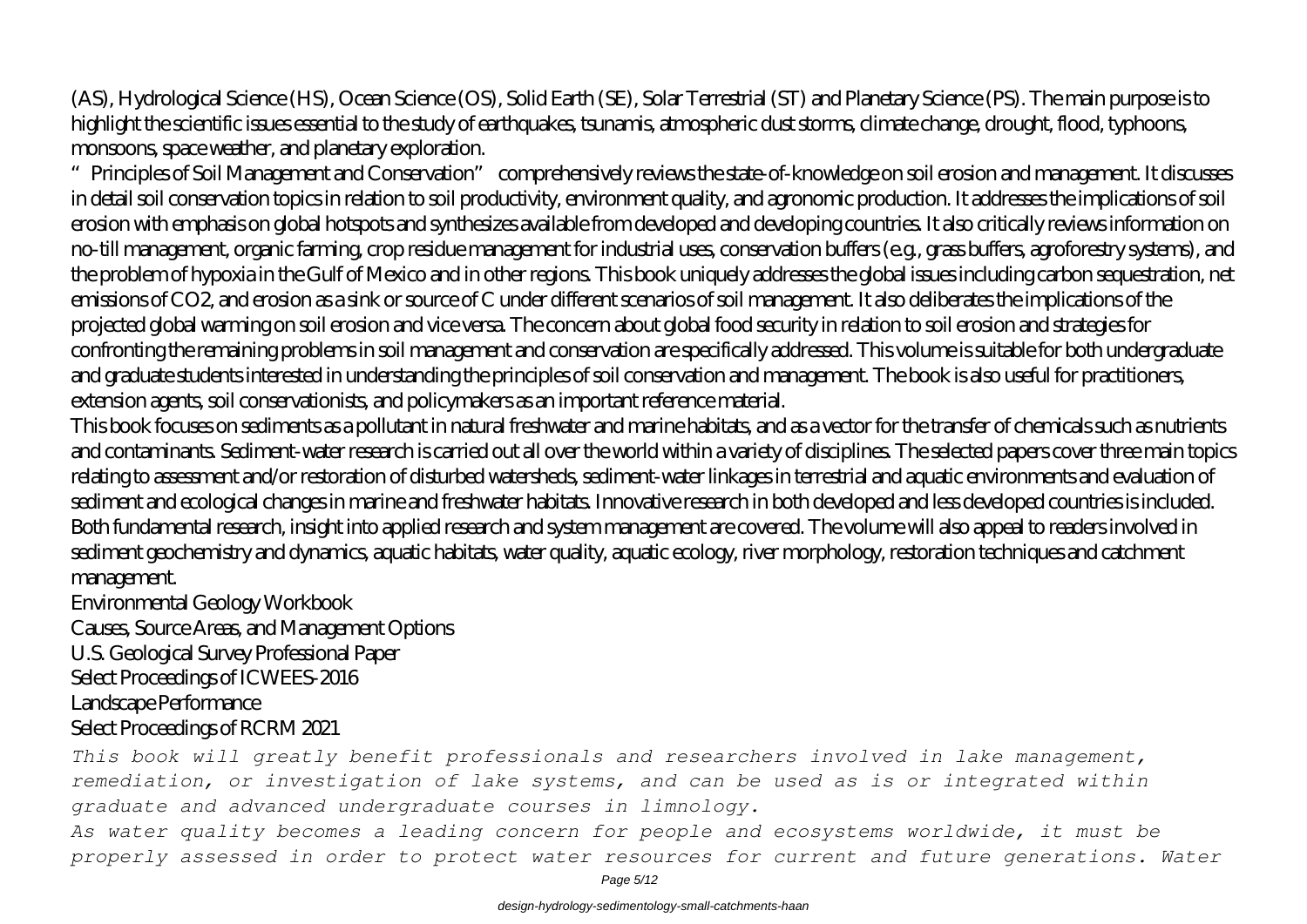*Quality Concepts, Sampling, and Analyses supplies practical information for planning, conducting, or evaluating water quality monitoring programs. It presents the Despite advances in modeling, such as graphical user interfaces, the use of GIS layers, and databases for developing input files, the approaches to modeling phosphorus (P) have not changed since their initial development in the 1980s. Current understanding of P processes has evolved and this new information needs to be incorporated into the current models. Filling this need, Modeling Phosphorus in the Environment describes basic approaches to modeling P, how the current models implement these approaches, and ways to improve them. The book sets the scene with a review of general approaches to modeling runoff and erosion, P in runoff, leaching of P, stream processes that affect P, and an examination of the important issue of model uncertainty. It describes state-of-the-science watershed-scale P transport models including dynamic semidisturbed models, models of intermediate complexity, and two lumped models. Phosphorus Indexes (PIs) represent one end of the modeling spectrum and the book takes a comprehensive look at PIs developed in each state, and illustrates some of the problems encountered when incorporating PIs into farm-scale manure management software. The book discusses monitoring data, which is critical for calibrating models, and concludes with suggestions for improving the modeling of P. From researching mechanisms to applying regulations, the uses of phosphorus models have increased as our knowledge of the effects of phosphorus in the environment has increased. Drawing on contributions from experts, the book gives you the tools to select the model that best fits your needs.*

*One of the effects of global climate change is the increasing variability of extreme flood events and cyclones. Current measures to mitigate flood impacts, particularly in the urban environment, are based on previously-planned flood risk intervals and no longer provide sufficient protection. Being prepared for unexpected changes and extreme flood events asks for a paradigm shift in current strategies to avoid and manage flood disasters. In order to stem the increasing impact of urban floods, a major rethink of current planning and flood management policies and practice is required, taking into account different spatial and temporal scales. This book addresses a broad spectrum of relevant issues in the emerging field of urban flood management. It may act as a stimulus for further research and development in urban flood management while informing and engaging stakeholders in the promotion of integrated and cooperative approaches in water management. An interdisciplinary approach which will be of*

Page 6/12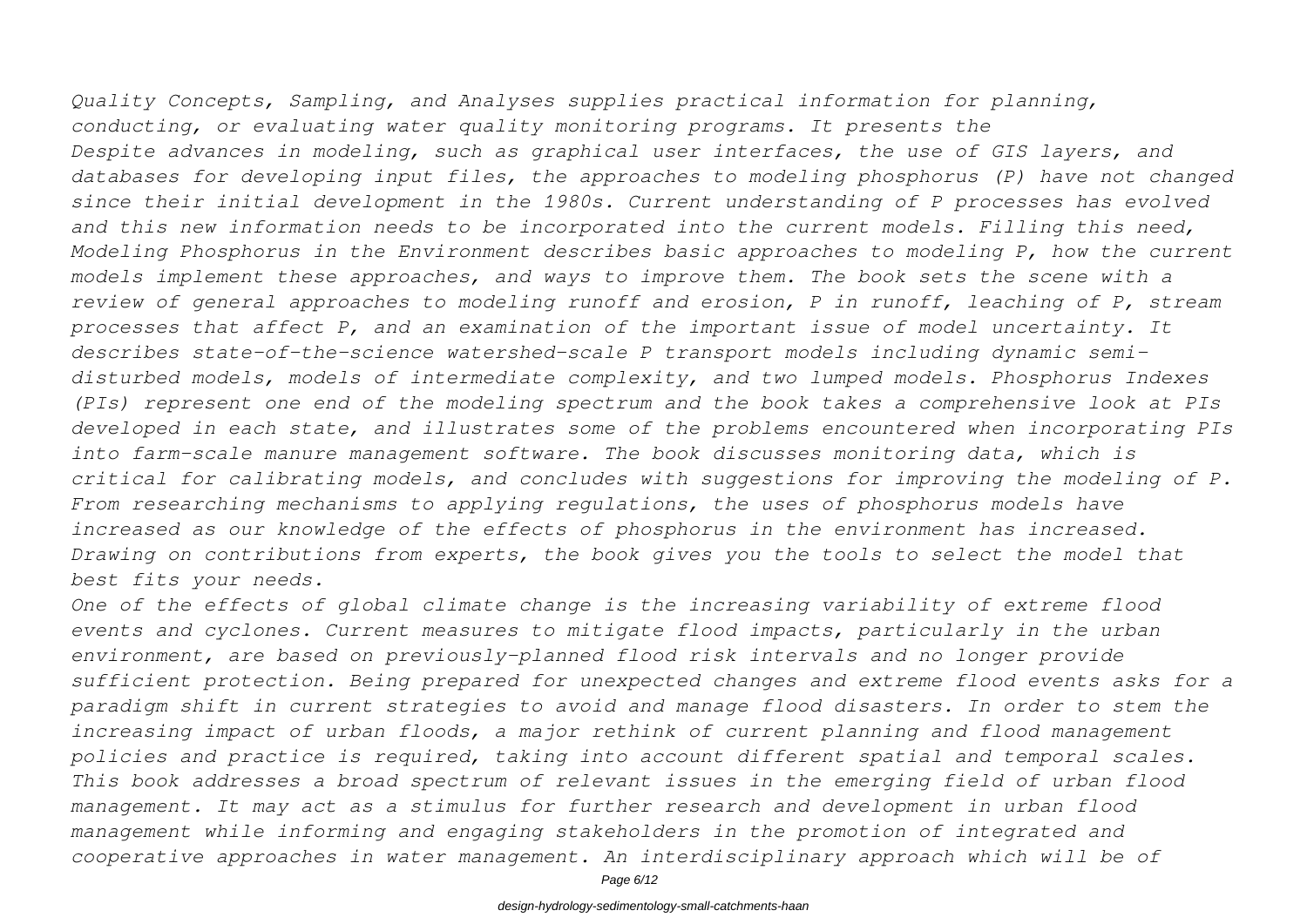*interest to all those who are active in water, risk and urban management. Handbook of Soil Sciences (Two Volume Set) Nutrient Management in Agricultural Watersheds Soil Conservation Service Curve Number (SCS-CN) Methodology Restoring and Conserving Ecosystem Services Hydrological Science (Hs)*

*Geographical Information Systems in Hydrology*

*Advances in Geosciences is the result of a concerted effort to bring together the latest results and planning activities related to earth and space science in Asia and the international arena. The volume editors are all leading scientists in their research fields covering six sections: Atmospheric Science (AS), Hydrological Science (HS), Ocean Science (OS), Solid Earth (SE), Solar Terrestrial (ST) and Planetary Science (PS). The main purpose is to highlight the scientific issues essential to the study of earthquakes, tsunamis, atmospheric dust storms, climate change, drought, flood, typhoons, monsoons, space weather, and planetary exploration. This volume is abstracted in NASA's Astrophysics Data System: http://ads.harvard.edu Contents:Volume 10: Atmospheric Science (AS) Rainfall over Thailand during ENSO (1997–2000) (Wonlee & Prungchan)Formation of Tropical Cyclone Concentric Eye Walls by Wave–Mean Flow Interactions (J-Y Peng et al.)Anthropogenic Aerosol Radiative Forcing in the INDO-Gangetic Basi (S Dey & S N Tripathi)and other papersVolume 11: Hydrological Science (HS)Study for the Fresh Ground Water Resources, Neil, Island, India (V K Saxena)Emerging Concepts in Hydrology for Tropical Pacific Regimes (J Terry)Analysis of Monami Waves in Aquatic Vegetation (S Patil et al.)and other papersVolume 12: Ocean Science (OS)3D Current Characteristics Simulation with ANN (C Z Chew et al.)Classification of Ocean Waves from the Data Buoy Measurements (R Balaji et al.)Intercomparison of Various Latent Heat Flux Products in the South China Sea (Zhen et al.)and other papersVolume 13: Solid Earth (SE)The International Laser Ranging Service (M Pearlman et al.)Numerical Modeling of the 2006 Java Tsunami Earthquake (N R Hanifa et al.)Statistical Properties and Time Trend in the Number of Holocene Volcanic Eruptions. (A N Zemtsov & A A Tron)and other papersVolume 14: Solar Terrestrial (ST)ULF Waves: Exploring the Earth's Magnetosphere (B J Fraser)Spectrum of Density Fluctuations in the Solar Wind (V Krishnan)Polarization Properties of the Ultra-Low Frequency Waves in Non-Axisymmetric Background Magnetic Fields (K Kabin et al.)and other papersVolume 15: Planetary Science (PS)X-Rays from Nonmagnetic Planets (K Dennerl)Clouds, Clumps, Cores, and Comets — A Cosmic Chemical Connection? (S B Charnley & S D Rodgers)Comparative X-Ray Studies of Planetary Aurorae (G Branduardi-Raymont)and other papers Readership: Academics, researchers and postgraduate students in geosciences. Key Features: Provides an important source of new and not-yet-published results from the growing Asian and international geoscience community Presents a unique view of the rapid scientific progress made by Asian researchers in topics crucial to the future of the global environment Highlights a first-hand description of how the largest scientific population in the world is working together to manage the environmental problems which will determine the economic and social growth of the world itselfKeywords:Planetary Science;Atmosphere;Ionosphere;Magnetosphere "This set is the result of an effort to bring together the latest results and planning activities related to earth and space science in Asia and the international arena. The main*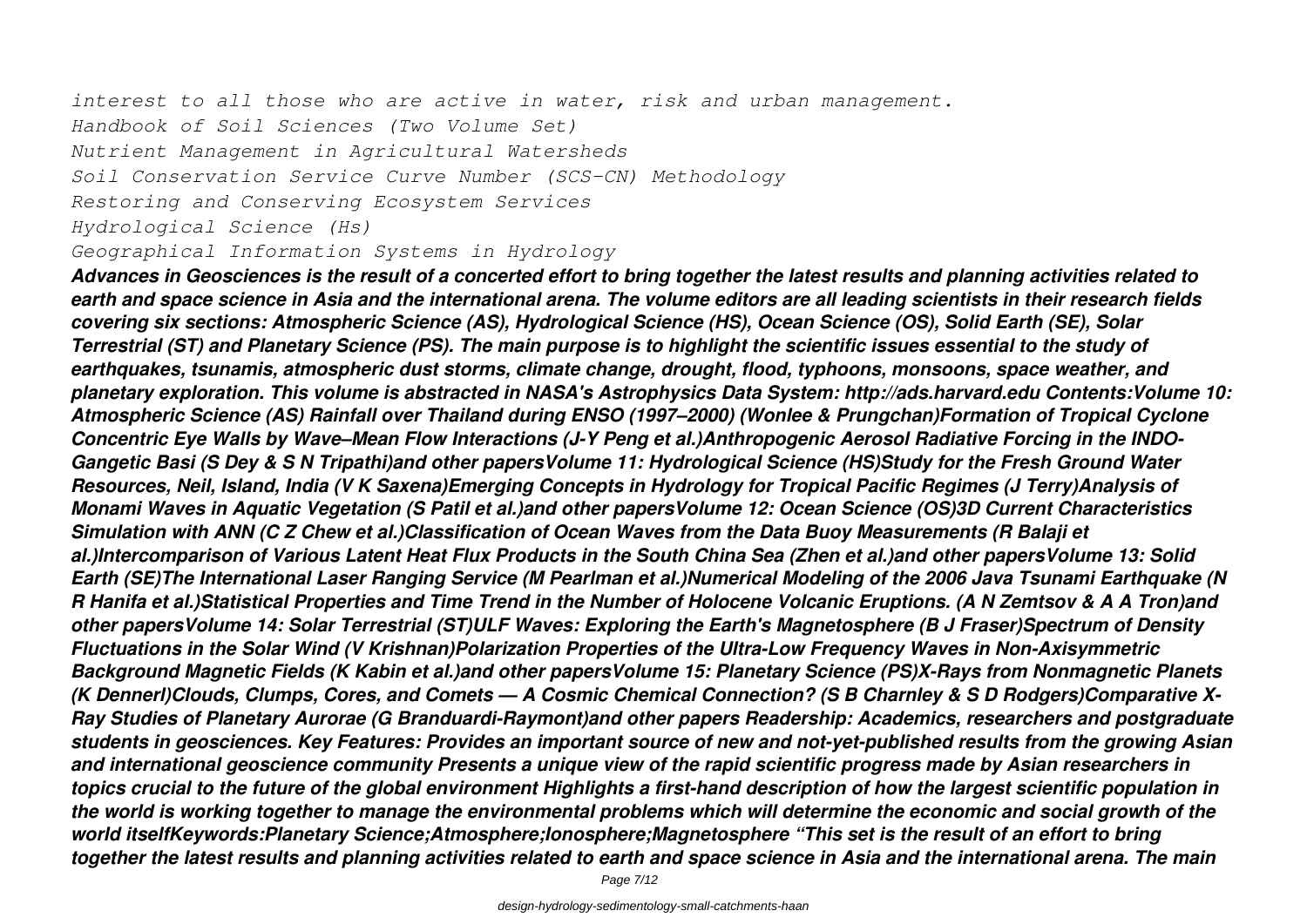*purpose of this set is to highlight the scientific issues essential to the study of earthquakes, tsunami, atmospheric dust storms, climate change, drought, floods, typhoons, monsoons, space weather, and planetary exploration." Bulletin of the American Meteorological Society*

*The last few years have witnessed an enormous interest in application of GIS in hydrology and water resources. This is partly evidenced by organization of sev eral national and international symposia or conferences under the sponsorship of various professional organizations. This increased interest is, in a large measure, in response to growing public sensitivity to environmental quality and management. The GIS technology has the ability to capture, store, manipulate, analyze, and visualize the diverse sets of geo-referenced data. On the other hand, hydrology is inherently spatial and distributed hydrologic models have large data requirements. The integration of hydrology and GIS is therefore quite natural. The integration involves three major components: (1) spatial data construction, (2) integration of spatial model layers, and (3) GIS and model interface. GIS can assist in design, calibration, modification and comparison of models. This integration is spreading worldwide and is expected to accelerate in the foreseeable future. Substantial op portunities exist in integration of GIS and hydrology. We believe there are enough challenges in use of GIS for conceptualizing and modeling complex hydrologic processes and for globalization of hydrology. The motivation for this book grew out of the desire to provide under one cover a range of applications of GIS tech nology in hydrology. It is hoped that the book will stimulate others to write more comprehensive texts on this subject of growing importance. The aim of the conference is to present and discuss new methods, issues and challenges encountered in all parts of the complex process of gradual development and application of digital surface models. This process covers data capture, data generation, storage, model creation, validation, manipulation, utilization and visualization. Each stage requires suitable methods and involves issues that may substantially decrease the value of the model. Furthermore, the conference provides a platform to discuss the requirements, features and research approaches for 3D modeling, continuous field modeling and other geoscience applications. The conference covers the following topics: - LIDAR for elevation data - Radar interferometry for elevation data - Surface model creation - Surface model statistics - Surface model storage (including data formats, standardization, database) - Feature extraction - Analysis of surface models - Surface models for hydrology, meteorology, climatology - Surface models for signal spreading - Surface models for geology (structural, mining) - Surface models for environmental science - Surface models for visibility studies - Surface models for urban geography - Surface models for human geography - Uncertainty of surface models and digital terrain analysis - Surface model visual enhancement and rendering*

*Filled with figures, images, and illustrations, Encyclopedia of Water Science, Second Edition provides effective concepts and procedures in environmental water science and engineering. It unveils a wide spectrum of design concepts, methods, and solutions for enhanced performance of water quality, treatment, conservation, and irrigation methods, as well as improved water efficiency in industrial, municipal, and agricultural programs. The second edition also includes greatly enhanced coverage of streams and lakes as well as many regional case studies. An International Team Addresses Important Issues The only source to provide full coverage of current debates in the field, the encyclopedia offers professional expertise on vital issues including: Current laws and regulations Irrigation management Environmental water economics Agroforestry Erosion control Nutrient best management practices Water sanitation Stream and lake morphology and processes Sharpen Your Skills — Meet Challenges Well-*Page 8/12

design-hydrology-sedimentology-small-catchments-haan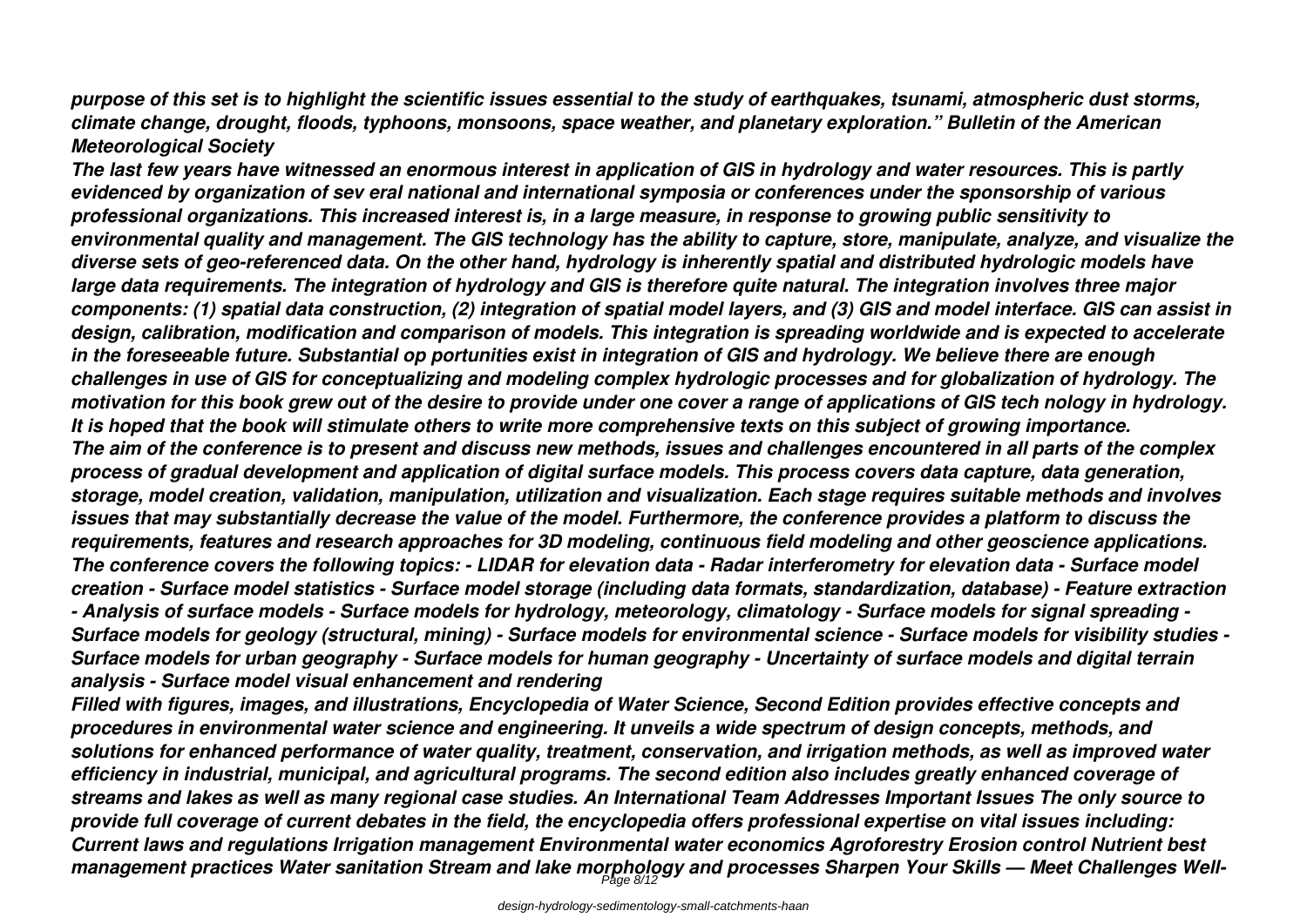*Armed A direct and reliable source for best practices in water handling, preservation, and recovery, the encyclopedia examines challenges in the provision of safe water supplies, guiding environmental professionals as they face a worldwide demand for sanitary and affordable water reserves. Also Available Online This Taylor & Francis encyclopedia is also available through online subscription, offering a variety of extra benefits for researchers, students, and librarians, including: Citation tracking and alerts Active reference linking Saved searches and marked lists HTML and PDF format options Contact Taylor and Francis for more information or to inquire about subscription options and print/online combination packages. US: (Tel) 1.888.318.2367; (E-mail) ereference@taylorandfrancis.com International: (Tel) +44 (0) 20 7017 6062; (E-mail) online.sales@tandf.co.uk A Wetlands Solution*

*Emerging Trends in Open Source Geographic Information Systems*

*Ian McHarg's ecological planning in The Woodlands, Texas*

*An Introduction to Lake Mass Balance*

*Advances In Hydraulics And Water Engineering: Volumes I & Ii - Proceedings Of The 13th Iahr-apd Congress Environmental Engineering V*

*The book provides an overview of climate change-sensitive water resources management with consideration of adaptation approaches, the assessment of climate change impacts, current contemporary management techniques, and ecological responses. Comprehensive assessments and studies from eight countries using innovative approaches that aid water management under evolving climates are documented. Topics ranging from hydrologic design to management and policy responses to climate change are discussed, which demonstrate updated theories that highlight methods, tools, and experiences on the topic of water resources under climate change. The generic approaches discussed, and their applications to different climate change-related problems, make this book appealing to a global readership. The practical and applied methodologies presented in the book and through insightful case studies discussed will provide readers worldwide with ready-to-use information to manage water resources sustainably under evolving climate. This book is ideally suited for water resource managers, scientists, professionals from water management agencies, graduate students, and national laboratory agencies responsible for water and environmental management. The objective of the paper is to present methods that can be used to estimate the quantity and gradation of sediment produced from a watershed. These values are necessary for mobile boundary hydraulic modeling and other sedimentation studies. These quantities are needed for designing flood control channels, estimating sediment deposition in reservoirs or navigation channels, and evaluating the sedimentation impacts of proposed projects or land use modifications. Considerable information is available for the estimation of sediment yield from a watershed. These methods use both empirical techniques and land surface erosion theory. The same is true for quantifying sediment transport and sorting processes in rivers. This paper focuses on procedures for using land surface erosion computations to develop the inflowing sediment load for a river sedimentation model, specifically, HEC-6. This fully revised edition provides a modern overview of the intersection of hydrology, water quality, and water management at the* Page 9/12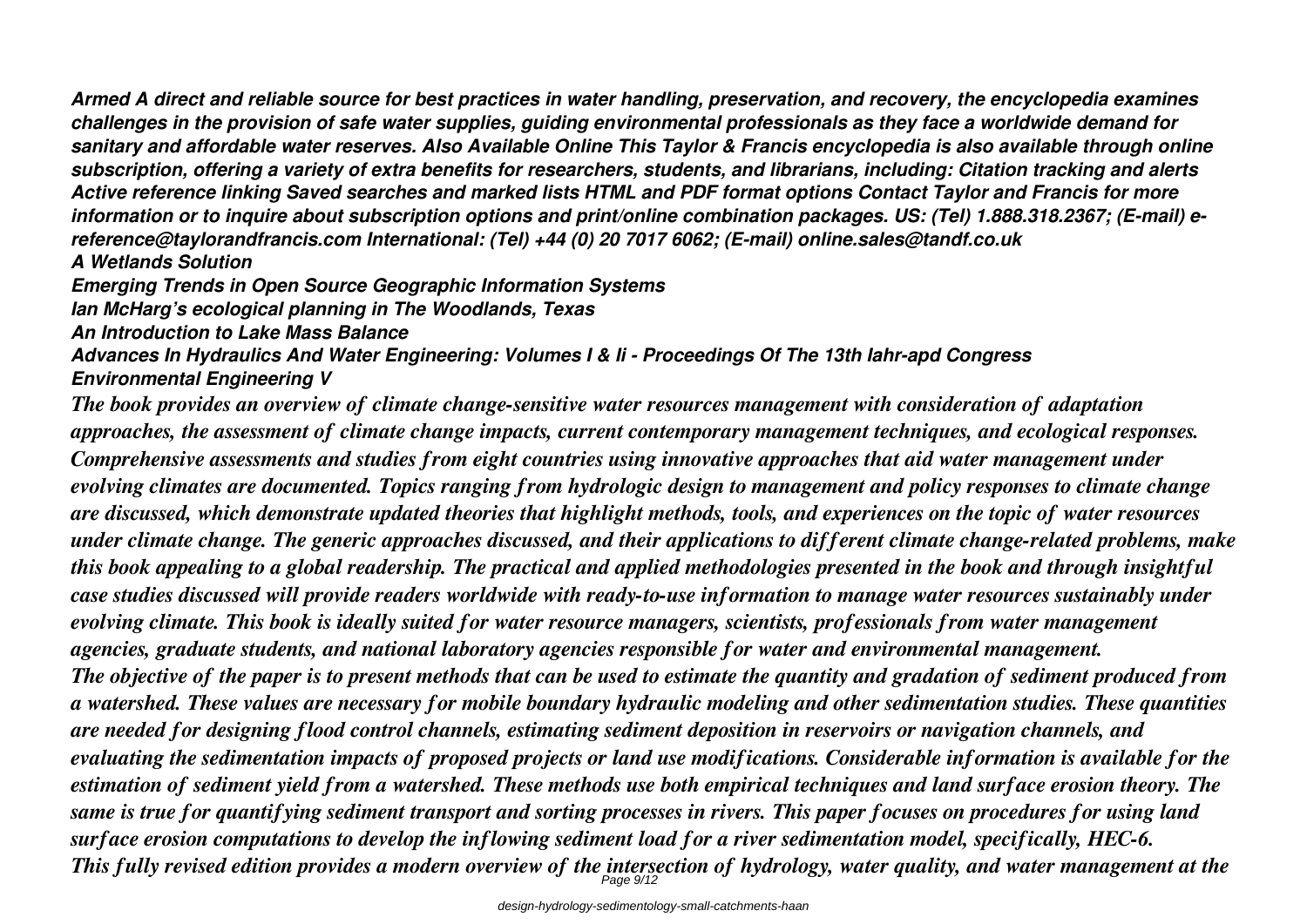*rural-urban interface. The book explores the ecosystem services available in wetlands, natural channels and ponds/lakes. As in the first edition, Part I examines the hydrologic cycle by providing strategies for quantifying each component: rainfall (with NOAH 14), infiltration, evapotranspiration and runoff. Part II examines field and farm scale water quality with an introduction to erosion prediction and water quality. Part III provides a concise examination of water management on the field and farm scale, emphasizing channel design, field control structures, measurement structures, groundwater processes and irrigation principles. Part IV then concludes the text with a treatment of basin-scale processes. A comprehensive suite of software tools is available for download, consisting of Excel spreadsheets, with some public domain models such as HY-8 culvert design, and software with public domain readers such as Mathematica, Maple and TK solver.*

*This book contains seven parts. The first part deals with some aspects of rainfall analysis, including rainfall probability distribution, local rainfall interception, and analysis for reservoir release. Part 2 is on evapotranspiration and discusses development of neural network models, errors, and sensitivity. Part 3 focuses on various aspects of urban runoff, including hydrologic impacts, storm water management, and drainage systems. Part 4 deals with soil erosion and sediment, covering mineralogical composition, geostatistical analysis, land use impacts, and land use mapping. Part 5 treats remote sensing and geographic information system (GIS) applications to different hydrologic problems. Watershed runoff and floods are discussed in Part 6, encompassing hydraulic, experimental, and theoretical aspects. Water modeling constitutes the concluding Part 7. Soil and Water Assessment Tool (SWAT), Xinanjiang, and Soil Conservation Service-Curve Number (SCS-CN) models are discussed. The book is of interest to researchers and practitioners in the field of water resources, hydrology, environmental resources, agricultural engineering, watershed management, earth sciences, as well as those engaged in natural resources planning and management. Graduate students and those wishing to conduct further research in water and environment and their development and management find the book to be of value.*

*Design Hydrology and Sedimentology for Small Catchments*

*Environmental Impact Statement*

*Surface Models for Geosciences*

*Earth Surface Responses and Processes*

*Geo-Informatics in Resource Management and Sustainable Ecosystem*

## *Human Interference on River Health*

This book examines in detail the health of India's Haora River, which is of vital importance as the lifeline of Agartala, the Capital City of Tripura. From its source in the Baramura Hills, the river debouches onto the rolling plains of Chandrasadhubari. Thousands of people between Chandrasadhubari and the boundary of Bangladesh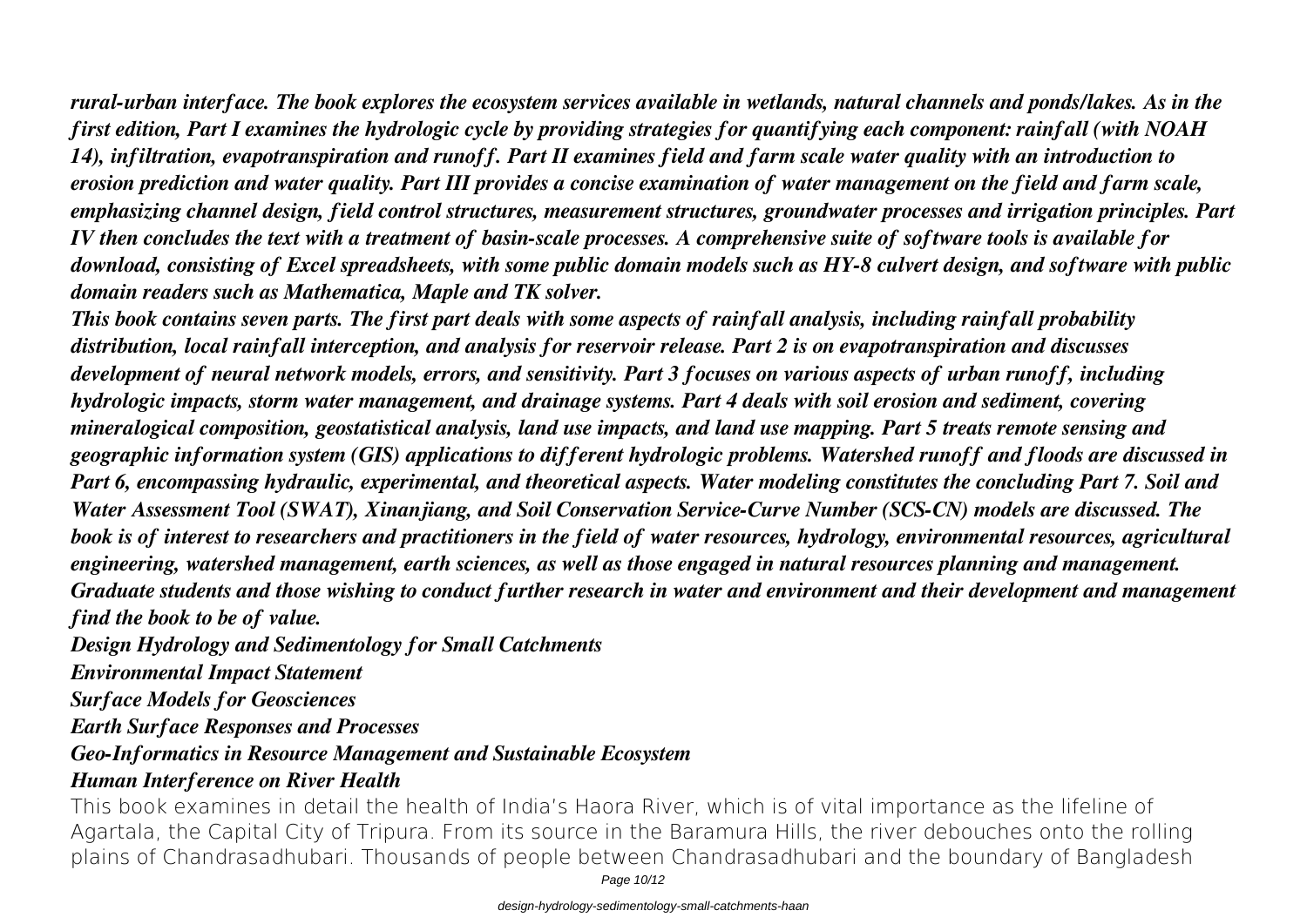have settled along the riverbanks and are directly dependent on the river. Since the 1970s the ever-growing population of the Haora River basin has been exerting tremendous pressure on the river. Several anthropogenic activities affect the river, increasing sedimentation and pollution, and are leading the Haora River toward its dying phase. This book presents the problems related to the overall health of the Haora River and discusses some proposals for restoring the ecological balance and geo-political stability of this strategically important part of the country.

A practical introduction on today's challenge of controlling and managing the water resources used by and affected by cities and urbanized communities. The book offers an integrated engineering approach, covering the spectrum of urban watershed management, urban hydraulic systems, and overall stormwater management. Each chapter concludes with helpful problems. Solutions Manual available to qualified professors and instructors upon request. Introduces the reader to two popular, non-proprietary computer-modeling pro-grams: HEC-HMS (U.S. Army Corps of Engineers) and SWMM (U.S EPA).

Ian McHarg's ecological planning approach has been influential since the 20th century. However, few empirical studies have been conducted to evaluate the performance of his projects. Using the framework of landscape performance assessment, this book demonstrates the long-term benefits of a renowned McHargarian project (The Woodlands town development) through quantitative and qualitative methods. Including 44 black and white illustrations, Landscape Performance systematically documents the performance benefits of the environmental, social, and economic aspects of The Woodlands project. It delves into McHarg's planning success in The Woodlands in comparison with adjacent Houston developments, which demonstrated urban resilience after Hurricane Harvey in 2017. Lastly, it identifies the ingredients of McHarg's ability to do real and permanent good. Yang also includes a number of appendices which provide valuable information on the methods of assessing performance in landscape development. This book would be beneficial to academics and students of landscape architecture and planning with a particular interest in Ian McHarg.

This book offers the scientific basis for the ample evaluation of badland management in India and some surrounding regions. It examines the processes operating in the headwaters and main channels of ephemeral rivers in lateritic environments of India. In particular, the book covers a range of vital topics in the areas of gully erosion and water to soil erosion at lateritic uplands regions of India and other regions in Asia. It explores the probable gully erosion modeling through Remote Sensing & GIS Techniques. It is divided into three units. Unit I deals with the introduction of badland, types of badland and the process of badland formation. Unit II is devoted to a description of quantitative measurements. Unit III deals with the control and management processes related to various issues from different regions. As such this book serves as a reference book for research activities in this